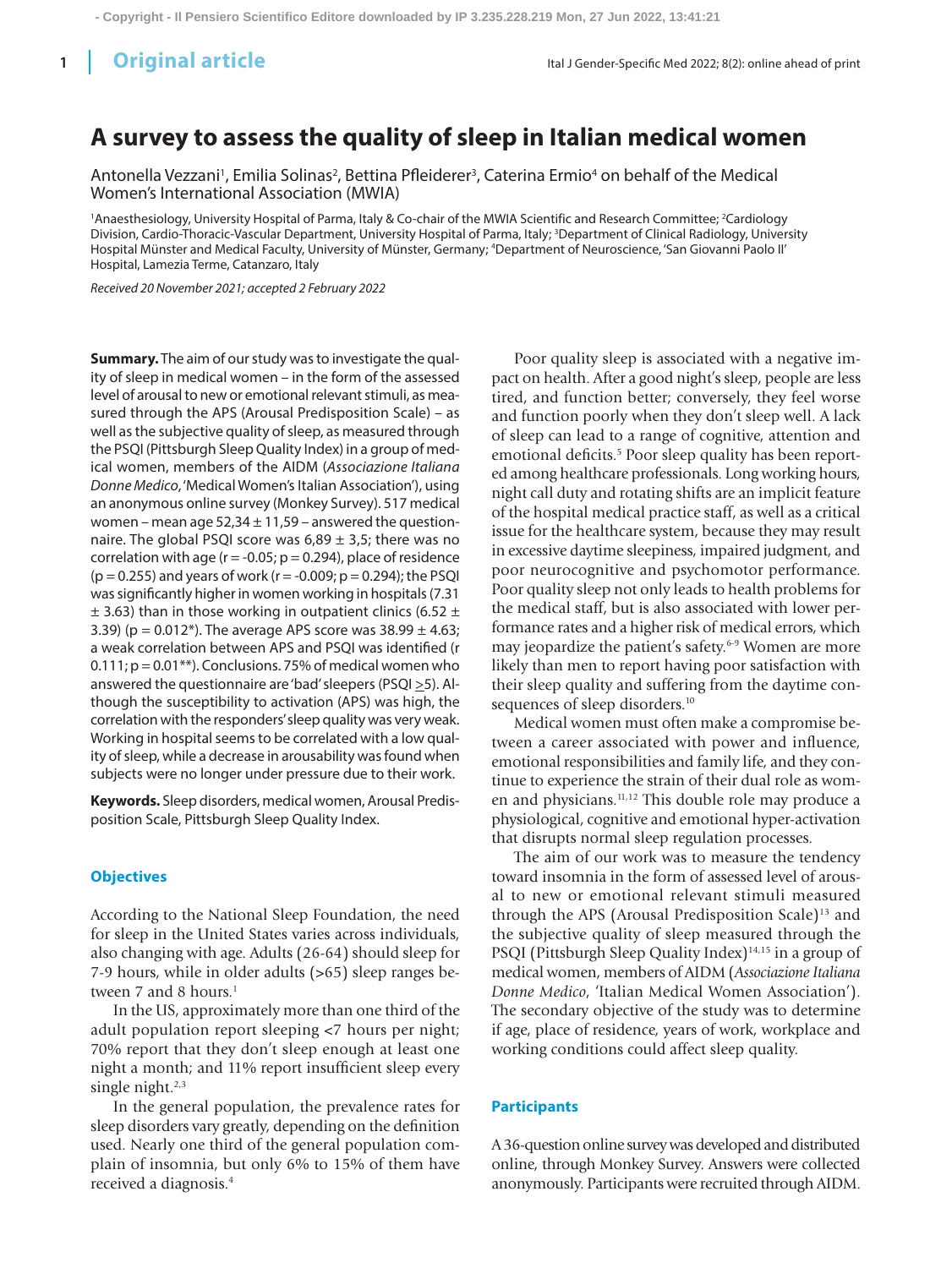#### **Measurements**

The questionnaire consisted of three parts: the first contained the respondent's personal data: age, place of residence (North, Central or South Italy), type of occupation (hospital or outpatient office), years of work, retired or still working; the second part contained items to measure the APS score, $11$  evaluating the predisposition to respond with greater arousal to new or emotionally relevant stimuli and to return more slowly to baseline levels. The score scale ranges from a minimum of 10 to a maximum of 50. Higher scores represent a higher cognitive hyperarousal.

The third part of the questionnaire included 19 self-rated questions to assess the subjective sleep quality during the previous month, $12,13$  as measured through the Pittsburgh Sleep Quality Index (PSQI). The 19 self-rated questions are grouped, in order to obtain the seven components of PSQI, each of which has a range of  $0-3$  ( $0 =$ no difficulty, 3 = severe difficulty): subjective sleep quality, sleep latency, sleep duration, habitual sleep efficiency, sleep disturbances, use of sleeping medication and daytime dysfunction. The seven component scores are added together to determine the Global PSQI, with a range of 0-21. Cut-off score (differentiating 'good' from 'bad' sleepers) is 5. Higher scores indicate more severe sleep complaints. We also examined each of the PSQI component separately. The reliability of the scale in this sample was found to be high, with a  $\alpha$  (Cronbach's alpha) = 0.75.

#### **Statistical analysis**

The continuous variables are expressed as mean values ± standard deviation (SD), and the nominal variables as absolute numbers and percentages. The data were statistically analyzed using the statistical software package for Windows 'Statistics Package for Social Sciences' (SSPS v. 21).

T-test or ANOVA test were used to compare the personal data. Quantitative data was given as percentage (%) and qualitative data as mean  $\pm$  standard deviation (SD). The bi-variate correlations between psychometric and continuous variables were analyzed using Pearson's test. A statistically analysis value of p <0.05 was accepted to be significant for a 95% confidence interval.

## **Results**

The study involved 517 members of AIDM. The study was conducted in January 2020. Of the 517 medical women answering the questionnaire, 212 (41%) lived in North Italy, 48 (9.3%) in Central Italy and 256 (49.7%) in South Italy. Their age ranged from 24 to 72

| asic is behild graphic data            |                           |             |  |  |  |  |  |
|----------------------------------------|---------------------------|-------------|--|--|--|--|--|
| Women doctors answered the survey (n.) | 517                       |             |  |  |  |  |  |
| Mean age $\pm$ SD                      | $52.34 \pm 11.59$         |             |  |  |  |  |  |
| Place of stay                          | Northern Italy n. (%)     | 212(41)     |  |  |  |  |  |
|                                        | Central Italy n. (%)      | 48 (9.3)    |  |  |  |  |  |
|                                        | Southern Italy n. (%)     | 256 (49.7)  |  |  |  |  |  |
| Workplace                              | Hospital n. (%)           | 260 (51.6)  |  |  |  |  |  |
|                                        | Outpatients clinic n. (%) | 244 (48.4)  |  |  |  |  |  |
| Years of work                          | <6 years                  | 41 (7.98)   |  |  |  |  |  |
|                                        | 6-10 years                | 52 (10.1)   |  |  |  |  |  |
|                                        | $11-15$ years             | 57 (11.1)   |  |  |  |  |  |
|                                        | 16-20years                | 41 (7.98)   |  |  |  |  |  |
|                                        | >20 years                 | 323 (62.74) |  |  |  |  |  |
| Retired n. (%)                         |                           | 55 (9.3)    |  |  |  |  |  |
| Still working n. (%)                   | 449 (90.7)                |             |  |  |  |  |  |
|                                        |                           |             |  |  |  |  |  |

SD: standard deviation.

**Table 1.** Demographic data

years, with a mean of  $52.34 \pm 11.59$ ; the age of the medical women living in the North was  $51.74 \pm 12.26$ ; in the South was  $53.98 \pm 10.38$ ; while in Central Italy was  $45.83 \pm 12.44$  (T-test North vs Center p = 0.003<sup>\*</sup>; T-test North vs South  $p = 0.033$ <sup>\*</sup>; T-test Center vs South  $p$  $\langle 0.01^*$ ). Fifty-one point six percent (260/504) of medical women worked in outpatient clinics, while 48.4% (244/504) in hospitals.

Most of the participants, 62.74% (323/514) had been working as a physician for more than 20 years; 7.98% (41/514) for 16-20 years; 11.1% (57/514) for 11-15 years, 10.1% (52/514) for 6-10 and 7.98% (41/514) for less than 6 years; only 1 subject did not work at the time of the survey; 2 participants didn't answer. 55/504 medical women (9.3%) were retired at the time of the survey. Demographic data are summarized in Table 1.

The mean PSQI was  $6.89 \pm 3.5$ ; no significant difference was found for the global PSQI of medical women living in North (6.83  $\pm$  3.53), Central (7.70  $\pm$  3.46) and South Italy (6.77  $\pm$  3.54) (p = 0.255). The PSQI was significantly higher in medical women working in a hospital (7.31  $\pm$  3.63) than in those working in an outpatient office  $(6.52 \pm 3.39)$  (p = 0.012<sup>\*</sup>). No significant correlation was found between PSQI and age (r =  $-0.047$ ; p = 0.294) and years of work (r =  $-0.009$ ; p = 0.294). No difference in PSQI was observed between retired (no. 54; PSQI =  $6.78 \pm 3.6$ ) and still working medical women (no. 443;  $PSQI = 6.90 \pm 3.6$ ) (p = 0.806) (Table 2).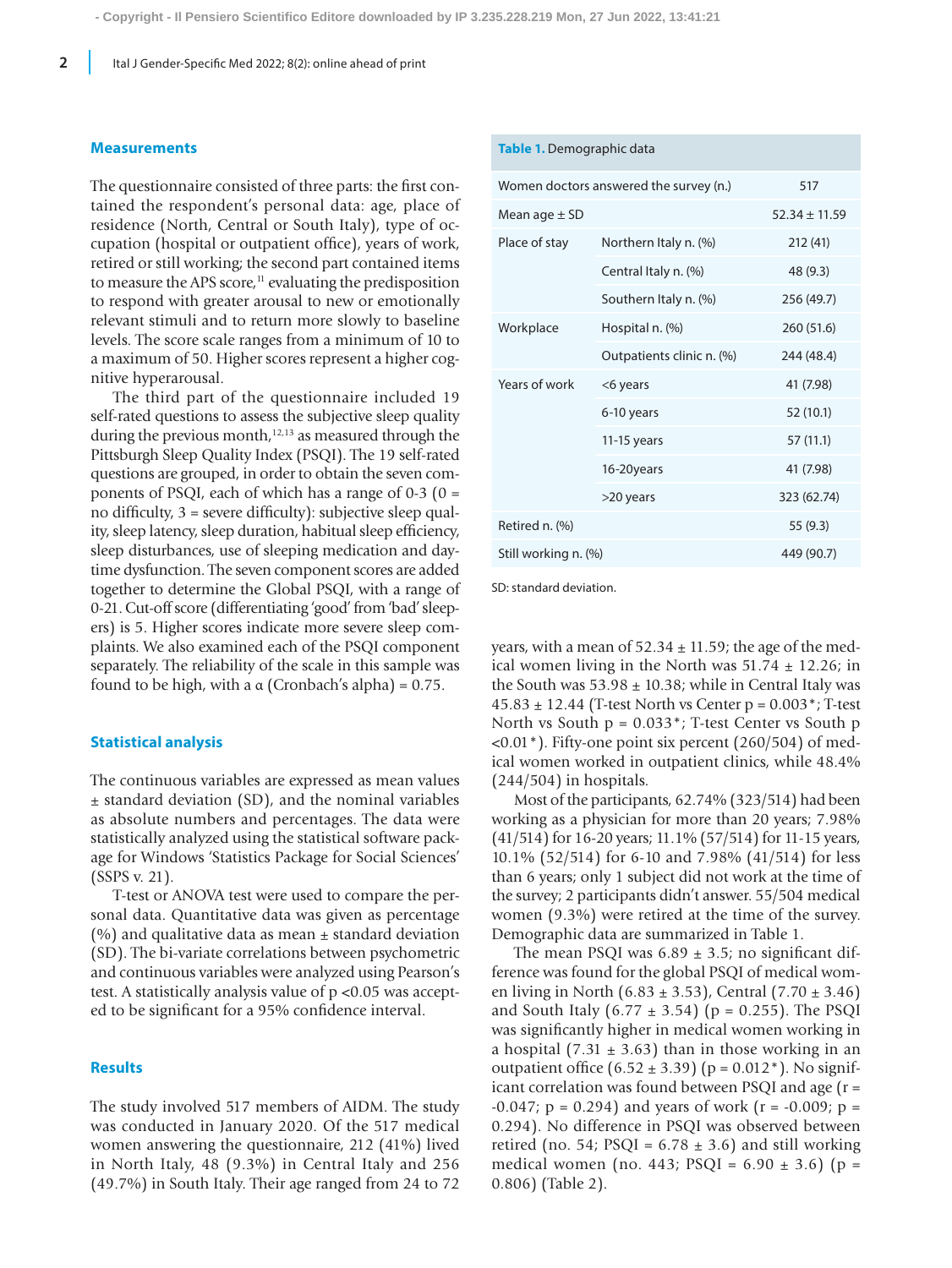|                              |                       | <b>Global PSOI</b><br>$Mean \pm SD$ | <b>APS</b><br>$Mean + SD$   |  |
|------------------------------|-----------------------|-------------------------------------|-----------------------------|--|
| Total                        |                       | $6.89 + 3.5$                        | $38.99 \pm 4.63$            |  |
| Age (r of Pearson)           |                       | $r = 0.05$<br>$p = 0.213$           | $r = 0.09$<br>$p = 0.043*$  |  |
| Place of stay                | North                 | $6.83 \pm 3.53$                     | $38.76 \pm 4.5$             |  |
|                              | Centrum               | $7.70 \pm 3.46$                     | $30.0 \pm 5.2$              |  |
|                              | South                 | $6.77 \pm 3.54$                     | $39.14 \pm 4.6$             |  |
|                              |                       | $p = 0.255$                         | $p = 0.146$                 |  |
| Years of work (r of Pearson) |                       | $r = 0.20$<br>$p = 0.649$           | $r = -0.045$<br>$p = 0.378$ |  |
| Workplace                    | Hospital              | $7.31 \pm 3.63$                     | $39.22 \pm 4.58$            |  |
|                              | Outpatients<br>clinic | $6.52 \pm 3.39$                     | $38.86 \pm 4.6$             |  |
|                              |                       | $p = 0.012*$                        | $p = 0.379$                 |  |
| Retired                      |                       | $6.78 \pm 3.6$                      | $37.59 \pm 4.4$             |  |
| Still working                |                       | $6.90 \pm 3.6$                      | $39.14 \pm 4.62$            |  |
|                              |                       | $p = 0.806$                         | $p = 0.020*$                |  |

**Table 2.** Global PSQI and APS in the subgroups

PSQI: Pittsburgh Sleep Quality Index, APS: Arousal Predisposition Scale, SD: standard deviation.

The mean APS was  $38.99 \pm 4.63$ ; a statistically significant negative correlation was found between APS and age ( $r = -0.090$ ;  $p = 0.043$ <sup>\*</sup>); no significant difference was observed between the mean APSs of women living in North (38.76  $\pm$  4.5), Central (30.0  $\pm$  5.2) and South Italy (39.14  $\pm$  4.6) (p = 0.146) (Table 2). No significant difference was found in the APS of women working in hospitals (39.22  $\pm$  4.58) and in outpatient clinics (38.86)  $\pm$  4.6) (p = 0.379). The APS of retired medical women  $(37.59 \pm 4.4)$  was significantly lower than that of those still working  $(39.14 \pm 4.62)$  (p = 0.020<sup>\*</sup>). No significant correlation was observed between APS and years of work  $(r = -0.045; p = 0.318)$  (Table 2).

A positive correlation was observed between APS and global PSQI ( $r = 0.111$ ;  $p = 0.01$ <sup>\*</sup>). Table 3 summarizes the results of the PSQI components in the subgroups. The quality of sleep (PSQI component 1) during the previous month was reported as good or fairly good in 65.2% of participants (336/503), while fairly bad or very bad in 34.8% (179/515).

We found a significant correlation with age  $(r =$  $-0.099$  p =  $0.025$ <sup>\*</sup>); no correlation with the years of work  $(r = -0.082 p = 0.064)$ ; no difference between the medical women living in different regions of Italy (ANOVA,  $F = p = 0.148$ .

Medical women working in hospitals reported a significantly worse quality of sleep  $(1.35 \pm 0.81)$  than those working in outpatient clinics  $(1.18 \pm 0.733)$  (p = 0.018<sup>\*</sup>).

|               |                      | <b>PSQI</b><br>comp1         | <b>PSQI</b><br>comp <sub>2</sub> | <b>PSQI</b><br>comp 3      | <b>PSQI</b><br>comp 4      | <b>PSQI</b><br>comp <sub>5</sub> | <b>PSQI</b><br>comp 6                                                                                | <b>PSQI</b><br>comp 7      |
|---------------|----------------------|------------------------------|----------------------------------|----------------------------|----------------------------|----------------------------------|------------------------------------------------------------------------------------------------------|----------------------------|
| Age           |                      | $r = -0.099*$<br>$p = 0.025$ | $r = -0.13$<br>$p = 0.772$       | $r = 0.02$<br>$p = 0.614$  | $r = 0.024$<br>$p = 0.592$ | $r = -0.026$<br>$p = 0.559$      | $r = 0.031$<br>$p = 0.482$                                                                           | $r = -0.11$<br>$p = 0.013$ |
| Place of stay |                      | $p = 0.148$                  | $p = 0.117$                      | $p = 0.127$                | $p = 0.313$                | $p = 0.233$                      | South vs North<br>$p = 0.001**$<br>South vs Central<br>$p = 0.04*$<br>North vs Central<br>$p = 0.92$ | $p = 0.298$                |
| Years' work   |                      | $r = 0.082$<br>$p = 0.064$   | $r = -0.11$<br>$p = 0.802$       | $r = -0.001$<br>$p = 0.98$ | $r = 0.062$<br>$p = 0.162$ | $r = 0.010$<br>$p = 0.826$       | $r = 0.41$<br>$p = 0.361$                                                                            | $r = 0.045$<br>$p = 0.318$ |
| Workplace     | Hospital             | $1.35 \pm 0.81$              | $1.26 \pm 1.04$                  | $1.64 \pm 0.686$           | $0.5 \pm 0.939$            | $1.29 \pm 0.625$                 | $1.31 \pm 0.81$                                                                                      | $0.93 \pm 0.79$            |
|               | Outpatient<br>clinic | $1.18 \pm 0.73$              | $1.12 \pm 1$                     | $1.45 \pm 0.759$           | $0.39 \pm 0.807$           | $1.19 \pm 0.541$                 | $1.18 \pm 0.73$                                                                                      | $0.79 \pm 0.76$            |
|               |                      | $p = 0.018*$                 | $p = 0.132$                      | $p = 0.003*$               | $p = 0.158$                | $p = 0.042*$                     | $p = 0.018*$                                                                                         | $p = 0.037*$               |
| Retired       |                      | $1.18 \pm 0.73$              | $1.31 \pm 0.96$                  | $1.35 \pm 0.751$           | $0.49 \pm 0.83$            | $1.22 \pm 0.567$                 | $0.56 \pm 1$                                                                                         | $0.61 \pm 0.74$            |
| Still working |                      | $1.35 \pm 0.81$              | $1.15 \pm 1$                     | $1.56 \pm 0.727$           | $0.44 \pm 0.879$           | $1.24 \pm 0.586$                 | $0.33 \pm 824$                                                                                       | $0.89 \pm 0.788$           |
|               |                      | $p = 0.000$ **               | $p = 0.270$                      | $p = 0.038*$               | $p = 0.696$                | $p = 0.839$                      | $p = 0.07*$                                                                                          | $p = 0.013**$              |

**Table 3.** PSQI component 1-7 in the subgroups

PSQI: Pittsburgh Sleep Quality Index.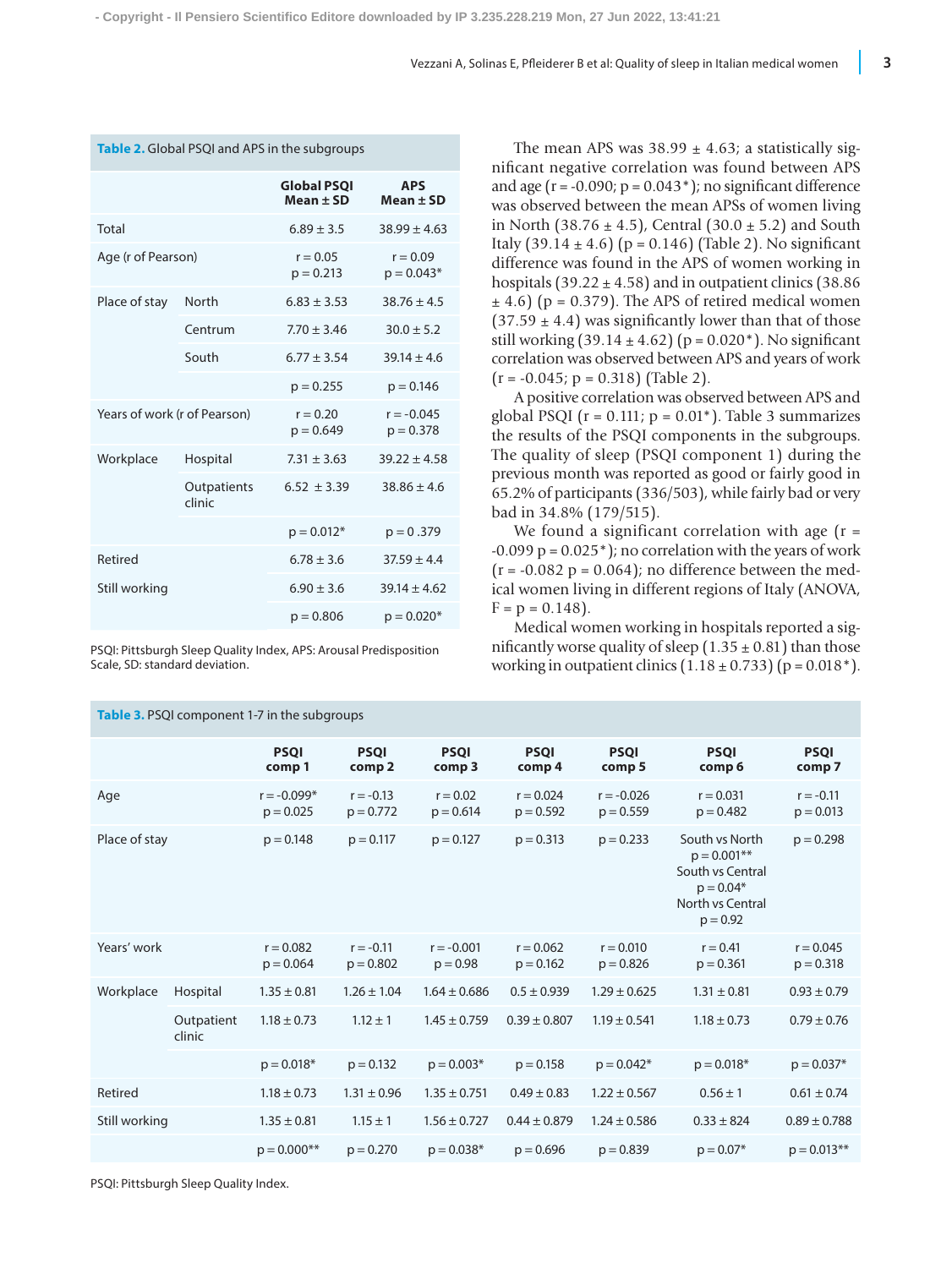No differences between retired medical women (1.20  $\pm$ 0.74) and those still working  $(1.28 \pm 782)$  (p = 0.502) were observed.

The mean PSQI component 2 (sleep latency) was  $1.17 \pm 1.024$ . We didn't find any correlation with age (r  $= -0.13$ ;  $p = 0.772$ ) and years of work (r =  $-0.011$ ;  $p =$ 0.802). No difference between medical women living in different regions of Italy (ANOVA  $p = 0.117$ ) were present, nor between those working in hospitals (1.26 ± 1.04) and those operating in outpatient clinics (1.12  $\pm$  1) (p = 0.132), nor between retired (1.31  $\pm$  0.96) or still working  $(1.15 \pm 1)$  (p = 0.270) respondents.

The mean sleep duration of participants was  $6.24 \pm$ 1.06 hours. Medical women working in hospitals reported a mean sleep duration of  $6.08 \pm 1.04$ , while  $6.39 \pm 1.04$ 1.05 was reported by those working in outpatient clinics  $(p = 0.001^{**})$ . No correlation was identified between sleep duration and age  $(r = 0.02; p = 0.614)$  and years of work ( $r = -0.001$ ,  $p = 0.98$ ). The sleep duration of women living in North Italy was  $6.35 \pm 0.99$ , in South Italy was  $6.16 \pm 1.04$ , while in Central Italy was  $6.13 \pm 1.04$ 1.39. These differences were not statistically significant  $(p = 0.127)$ . Duration of sleep was longer in retired  $(6.49)$  $\pm$  0.96) than in still working (6.22  $\pm$  1.05) (p = 0.05<sup>\*</sup>) doctors; the PQSI component 3 is shown in Table 3.

No correlation was observed between PSQI component 4 (habitual sleep efficiency) and age  $(r = 0.024; p$ = 0.592), living in different regions of Italy (ANOVA p  $= 0.313$ ), working in hospitals (0.5  $\pm$  0.939) or in outpatient clinics  $(0.39 \pm 0.807)$  (p = 0.158), years of work  $(r = 0.062 p = 0.162)$ , being retired  $(0.49 \pm 0.83)$  or still working  $(0.44 \pm 0.879)$  (p = 0.696).

No correlation was observed between PSQI component 5 (sleep disturbances) and age ( $r=-0.026$ ;  $p=$ 0.559), living in different regions of Italy (ANOVA, F, p  $= 0.233$ , years of work (r=0.010; p = 0.826); more medical women working in hospitals reported sleep disturbances (1.29  $\pm$  0.625) than those working in outpatient clinics  $(1.19 \pm 0.541)$  (p = 0.042<sup>\*</sup>); no significant differences could be detected between being retired (1.22  $\pm$  0.567) or still working (1.24  $\pm$  0.586) (p = 0.839).

Eighteen point four percent (93/505) of responders reported taking sleeping medication (PSQI component 6) at least once a week. No correlation was identified between PSQI component 6 and age  $(r = 0.031; p =$ 0.482) and years of work  $(r = 0.41; p = 0.361)$ ; more women working in hospitals stated to take sleeping medications  $(1.35 \pm 0.81)$  than medical women working in outpatient clinics  $(1.18 \pm 0.73)$  (p = 0.018<sup>\*</sup>); no difference was observed between being retired (0.56  $\pm$ 1) and still working  $(0.33 \pm 0.82)$  (p = 0.070). No difference in taking sleeping medication was identified between medical women living in North (24.6%; 51/207) and Central Italy (23.9%; 11/46) ( $p = 0.92$ ), while among the medical women living in the South only 12.4% (31/250) reported to take sleeping medications, significantly less than in North ( $p = 0.001**$ ) and Central Italy ( $p = 0.04$ <sup>\*</sup>).

Twenty-four point fifteen percent (100/514) of medical women reported at least an episode of functional dysfunction (PSQI component 7) per week during the previous month. A correlation was identified between PSQI component 7 and age  $(r = -0.11; p = 0.013*)$ , while no correlation was present with the years of work  $(r =$  $0.045$ ;  $p = 0.318$ ) and living in different regions of Italy (ANOVA  $p = 0.298$ ); women working in hospitals reported a higher functional dysfunction  $(0.93 \pm 0.79)$ than medical women working in outpatient clinics (0.79  $\pm$  0.76) (p = 0.037<sup>\*</sup>). Still working medical women reported a higher functional dysfunction  $(0.89 \pm 0.788)$ than those who had retired  $(0.61 \pm 0.74)$  (p = 0.013<sup>\*\*</sup>).

### **Discussion**

In our study, 60% (307/512) of medical women who answered the survey reported sleeping less than 7 hours per night, and 34.8% (179/515) defined their sleep fairly bad or very bad. These results are in agreement with the data reported in the general population, where about one third of the people report suffering from insomnia, and women have a higher prevalence of selfreported difficulty in initiating and maintaining sleep than men.<sup>4,16</sup>

The PSQI is the most commonly used self-reported questionnaire designed to gather information about the subjective nature of people's sleep habits. The best cutoff score (differentiating 'good' from 'bad' sleepers) is 5.14,15 In our study, 75% (372/493) of responders had a global PSQI  $\geq$ 5. The highest PSQI scores were reported mainly by medical women working in hospital. This is in agreement with what indicated by other authors, who reported a worse quality of sleep among doctors who perform night call duty, long working hours and burdensome work shifts.<sup>7-9,17</sup>

Insomnia is considered a multifactorial disorder, in which predisposing, precipitating and maintenance factors interact. A high level of psychophysiological arousal (autonomic, cortical, cognitive or emotional) is considered an important factor of predisposition and maintenance of insomnia. In our population, the mean APS of retired women (37.59  $\pm$  4.4) was significantly lower than that of women still working  $(39.14 \pm 4.62)$  (p = 0.020\*), suggesting a decrease in arousal when subjects are no longer under pressure from their work.

The APS score is considered a valid and reliable predictor of the presence of sleep problems and insomnia.<sup>18</sup> LeBlanc et al showed that any one-point increase in APS is associated with a 12% increase in the risk of developing insomnia.19 Coren reported normative APS data higher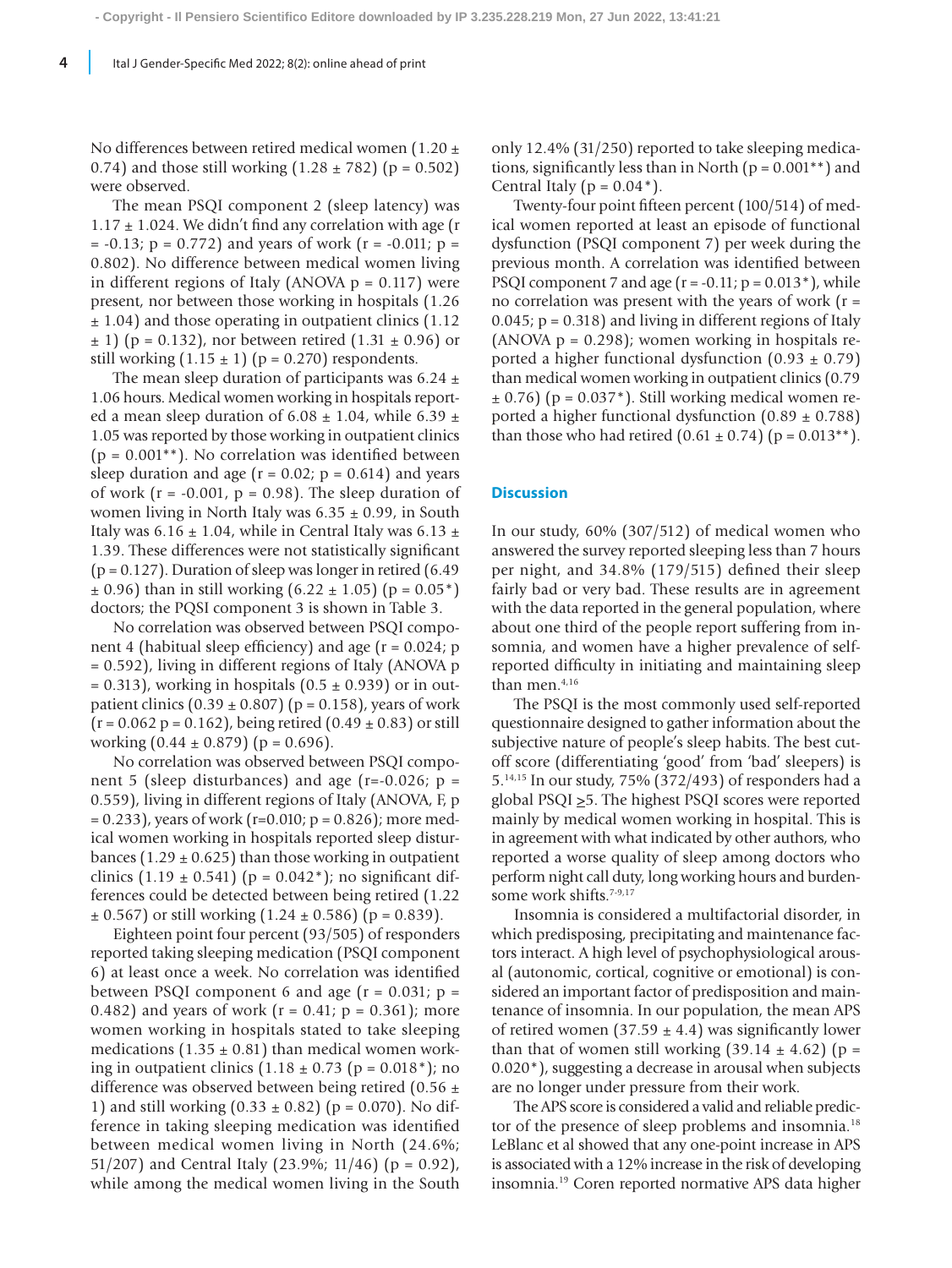in women (37.6) than in men (34.5), despite the population studied having a lower mean age  $(20.1 \text{ years})$ .<sup>18</sup>

Mean APS in the population subject of our study was higher (39  $\pm$  4.63) than normative data.

This result would suggest a predisposition to respond with greater activation to new or emotionally relevant stimuli and to return more slowly at baseline levels. However, the correlation with the global PSQI was weak, albeit statistically significant, indicating that the APS is a useful parameter to predict insomnia in our population, in spite of what has been suggested by other authors.13,18

Moreover, subjective measures do not clearly correlate with the objective assessment, and previous studies showed that women are more likely than man to complain sleep dissatisfaction.10

Medical women working in hospitals reported a shorter sleep duration, a worse quality of sleep, more sleep disturbances and more functional dysfunction during the day, and they take more sleeping medications than those working in outpatients clinics. Conversely, retirement produces an improvement in the quality of sleep: lower PSQI and lower APS, longer duration of sleep and less functional dysfunction, suggesting that sleep quality improves when subjects are no longer under pressure from their work.

We did not identify any significant correlation between age, years of work, place of residence and APS, global PSQI and PSQI component. Although some correlations were statistically significant, their extent was so weak that the effect was insignificant. The only exception is the consumption of sleeping pills, which was lower in medical women living in South Italy (12.4%) than in those living in North (24.6%) and Central Italy (23.9%). This is in agreement with the national report on medicines use in Italy, which shows that the consumption of benzodiazepines is greater in the Northern regions of Italy.20

Although 34.8% of women who answered the questionnaire reported a bad sleep quality, only 18.4% reported taking sleeping drugs. It remains to be established whether the low use of drugs against insomnia is due to a poor confidence in the drug itself, or to an inadequate awareness of the detrimental effects of insomnia on one's own health and on the safety of patients' health.

### **Limits**

This study was conducted on medical women only, and our results could not be generalized on the overall medical population. However, many studies reported poor quality sleep in female and male doctors.<sup>6-9</sup>

The subgroup analysis could be invalidated by an excessive selection of the sample, with regard both to the years of work (63% have been working for more than 20 years, and only one doctor was just graduated and not yet working at the time of the questionnaire) and to age (average age  $52.34 \pm 11.59$ ).

The PSQI is a self-reported questionnaire validated for the Italian language, $19$  and the results may be exaggerated or minimized by the persons completing the survey. Objective studies are necessary to confirm the presence or absence of different self-reported sleep disturbances among poor sleepers.

## **Conclusion**

Our study shows that a large majority (75%) of medical women, members of AIDM, reported a poor sleep quality as measured by the PSQI. Although the APS of our sample was high, we did not find it to be a reliable predictor of the presence of sleep problems and insomnia in our population.

Medical women working in hospitals reported a worse sleep quality than those working in outpatient clinics.

It is necessary that medical women become aware that a poor quality of sleep can affect their health, but also their professional performance, and that they try to eliminate the manageable factors to ensure the safety of their health services.

#### **Key messages**

- **Poor sleep quality has been reported among health**care professionals. Poor quality sleep not only leads to health problems for the medical staff, but is also associated with lower performance rates and a higher risk of medical errors, which may jeopardize the patient's safety.
- $\blacksquare$  Women are more likely than men to report having poor satisfaction with their sleep quality and suffering from the daytime consequences of sleep disorders.
- $\blacksquare$  The aim of our study was to investigate the quality of sleep in a group of medical women, members of the AIDM (*Associazione Italiana Donne Medico*, 'Medical Women's Italian Association').
- Our study shows that a large majority (75%) of medical women reported a poor sleep quality as measured by the PSQI (Pittsburgh Sleep Quality Index).
- $\blacksquare$  Medical women working in hospitals reported a worse sleep quality than those working in outpatient clinics.